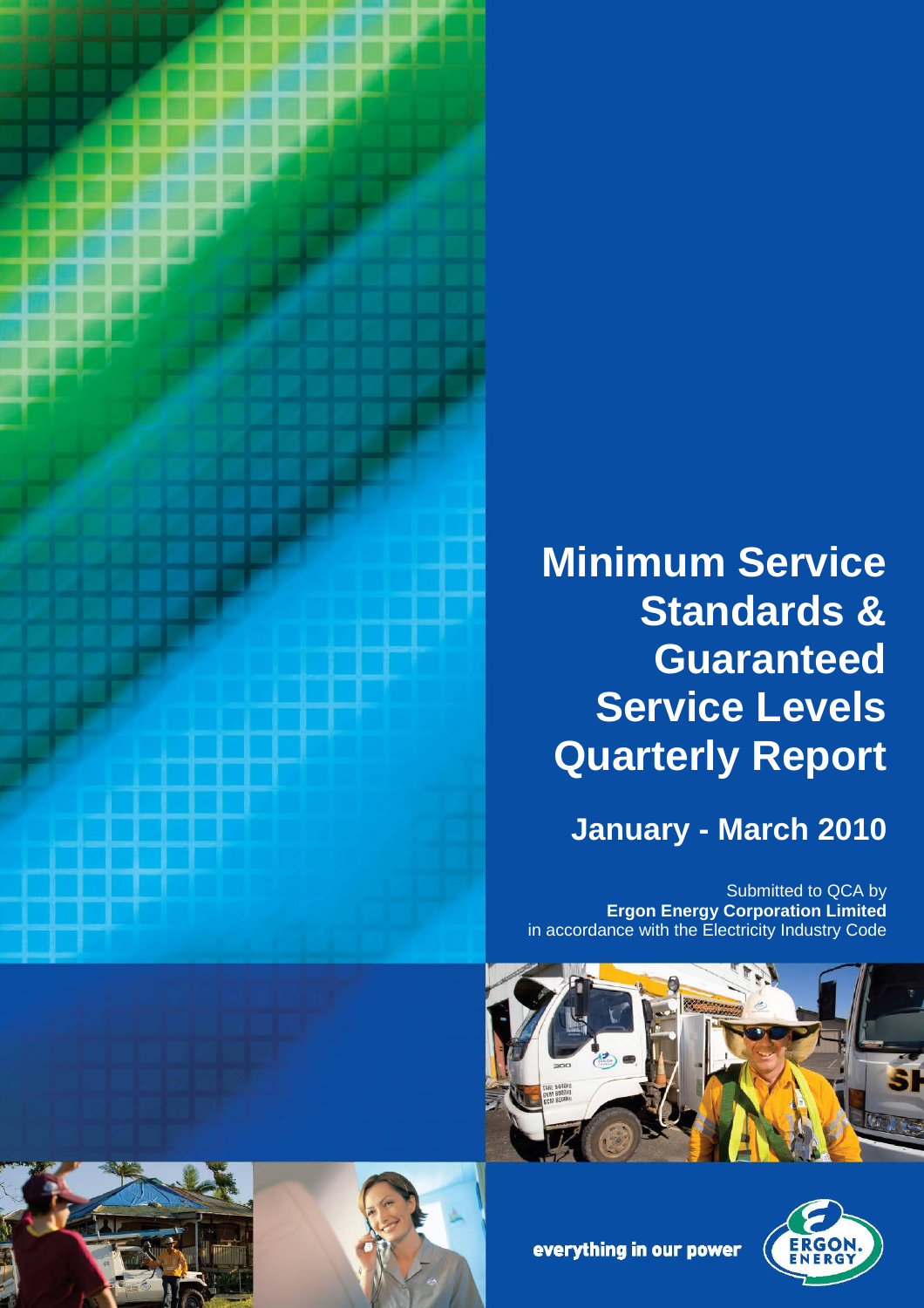## **Table of Contents**

| Explanation of reasons for exceeding minimum service standards and proposals to improve performance 7 |  |
|-------------------------------------------------------------------------------------------------------|--|
|                                                                                                       |  |
|                                                                                                       |  |
| GSL Claims Breakdown for the Quarter and Financial Year to Date (1 January 2010 to 31 March 2010)9    |  |
|                                                                                                       |  |

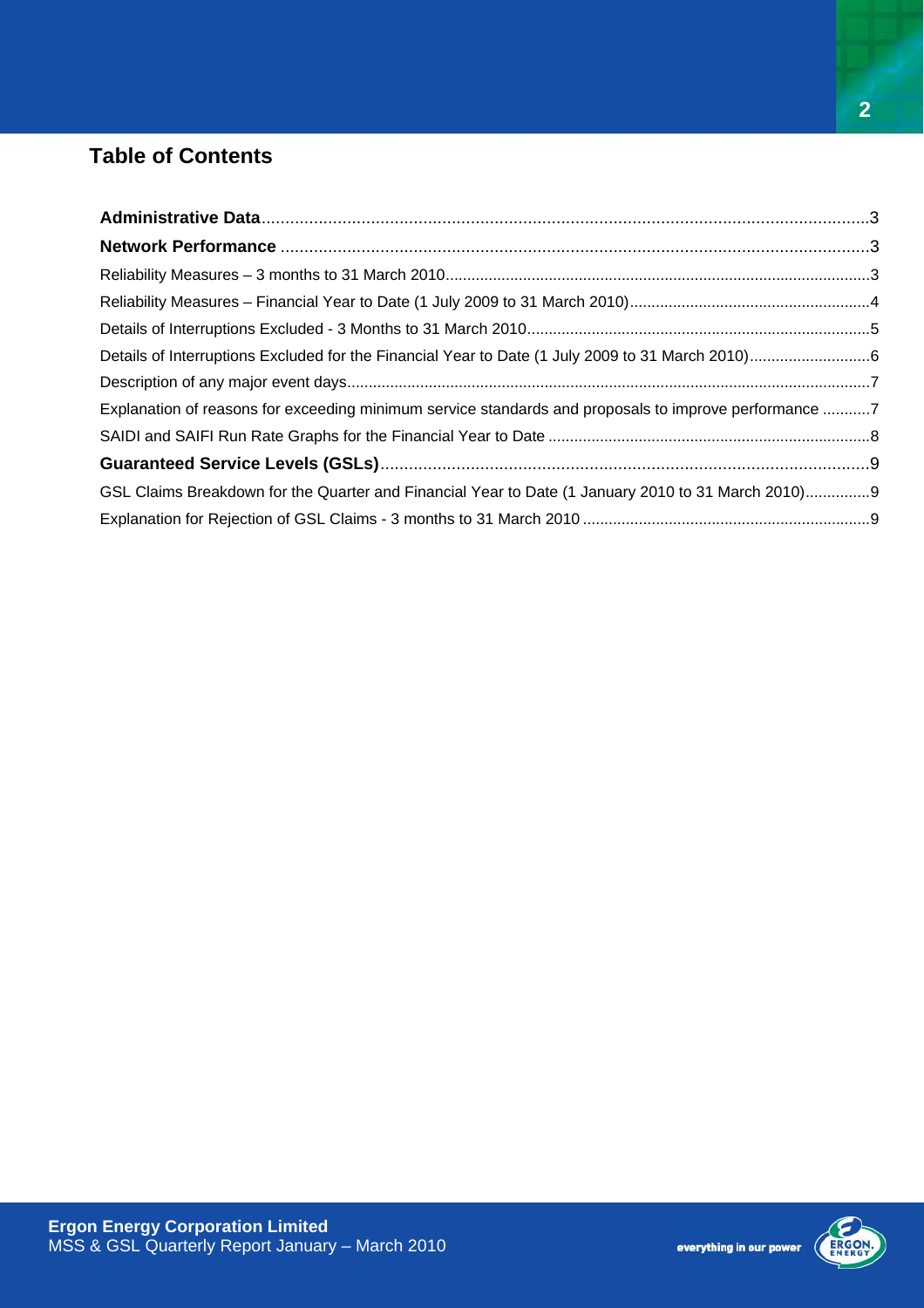### **Administrative Data**

| <b>ITEM NO</b> | <b>MEASURE</b>                        | <b>UNIT</b> | <b>VALUE</b>                            |
|----------------|---------------------------------------|-------------|-----------------------------------------|
| 1.1            | Distribution Network Service Provider | Name        | <b>Ergon Energy Corporation Limited</b> |
| 1.2            | First day of reporting period         | Date        | $01 - 01 - 2010$                        |
| 1.3            | Last day of reporting period          | Date        | 31-03-2010                              |

#### **Network Performance**

(Reporting obligations under clause 2.6.2(a)(i) (A), (B), (C), (D) & (E) of the Queensland Electricity Industry Code, Fourth Edition effective 4 August 2008 ('The Code'))

#### **Reliability Measures – 3 months to 31 March 2010**

(Results effective as at 14 April 2010, for the period ending 31 March 2010)

| <b>ITEM NO.</b> | <b>MEASURE</b>                                             | <b>UNIT</b>    | <b>ACTUAL NETWORK<br/>PERFORMANCE</b> | <b>NETWORK</b><br><b>PERFORMANCE</b><br><b>LESS EXCLUSIONS</b> |
|-----------------|------------------------------------------------------------|----------------|---------------------------------------|----------------------------------------------------------------|
|                 |                                                            |                |                                       |                                                                |
|                 | <b>System Average Interruption Duration Index (SAIDI)</b>  |                | (minutes)                             |                                                                |
|                 | Distribution system - total                                |                |                                       |                                                                |
|                 | Urban                                                      | <b>Minutes</b> | 271.27                                | 55.95                                                          |
|                 | <b>Short Rural</b>                                         | <b>Minutes</b> | 438.62                                | 142.62                                                         |
|                 | Long Rural                                                 | <b>Minutes</b> | 380.86                                | 242.61                                                         |
|                 | Distribution system - planned                              |                |                                       |                                                                |
|                 | Urban                                                      | <b>Minutes</b> | 11.07                                 | 9.92                                                           |
|                 | <b>Short Rural</b>                                         | <b>Minutes</b> | 32.10                                 | 30.80                                                          |
|                 | Long Rural                                                 | <b>Minutes</b> | 59.85                                 | 57.96                                                          |
|                 | Distribution system - unplanned                            |                |                                       |                                                                |
|                 | Urban                                                      | <b>Minutes</b> | 260.20                                | 46.03                                                          |
|                 | Short Rural                                                | <b>Minutes</b> | 406.52                                | 111.81                                                         |
|                 | Long Rural                                                 | <b>Minutes</b> | 321.01                                | 184.64                                                         |
|                 | <b>System Average Interruption Frequency Index (SAIFI)</b> | (number)       |                                       |                                                                |
|                 | Distribution system - total                                |                |                                       |                                                                |
|                 | Urban                                                      | Number         | 0.94                                  | 0.66                                                           |
|                 | <b>Short Rural</b>                                         | <b>Number</b>  | 1.56                                  | 1.20                                                           |
|                 | Long Rural                                                 | Number         | 1.92                                  | 1.69                                                           |
|                 | Distribution system - planned                              |                |                                       |                                                                |
|                 | Urban                                                      | <b>Number</b>  | 0.06                                  | 0.06                                                           |
|                 | <b>Short Rural</b>                                         | Number         | 0.17                                  | 0.15                                                           |
|                 | Long Rural                                                 | Number         | 0.31                                  | 0.30                                                           |
|                 | Distribution system - unplanned                            |                |                                       |                                                                |
|                 | Urban                                                      | Number         | 0.88                                  | 0.60                                                           |
|                 | <b>Short Rural</b>                                         | Number         | 1.40                                  | 1.04                                                           |
|                 | Long Rural                                                 | Number         | 1.60                                  | 1.38                                                           |



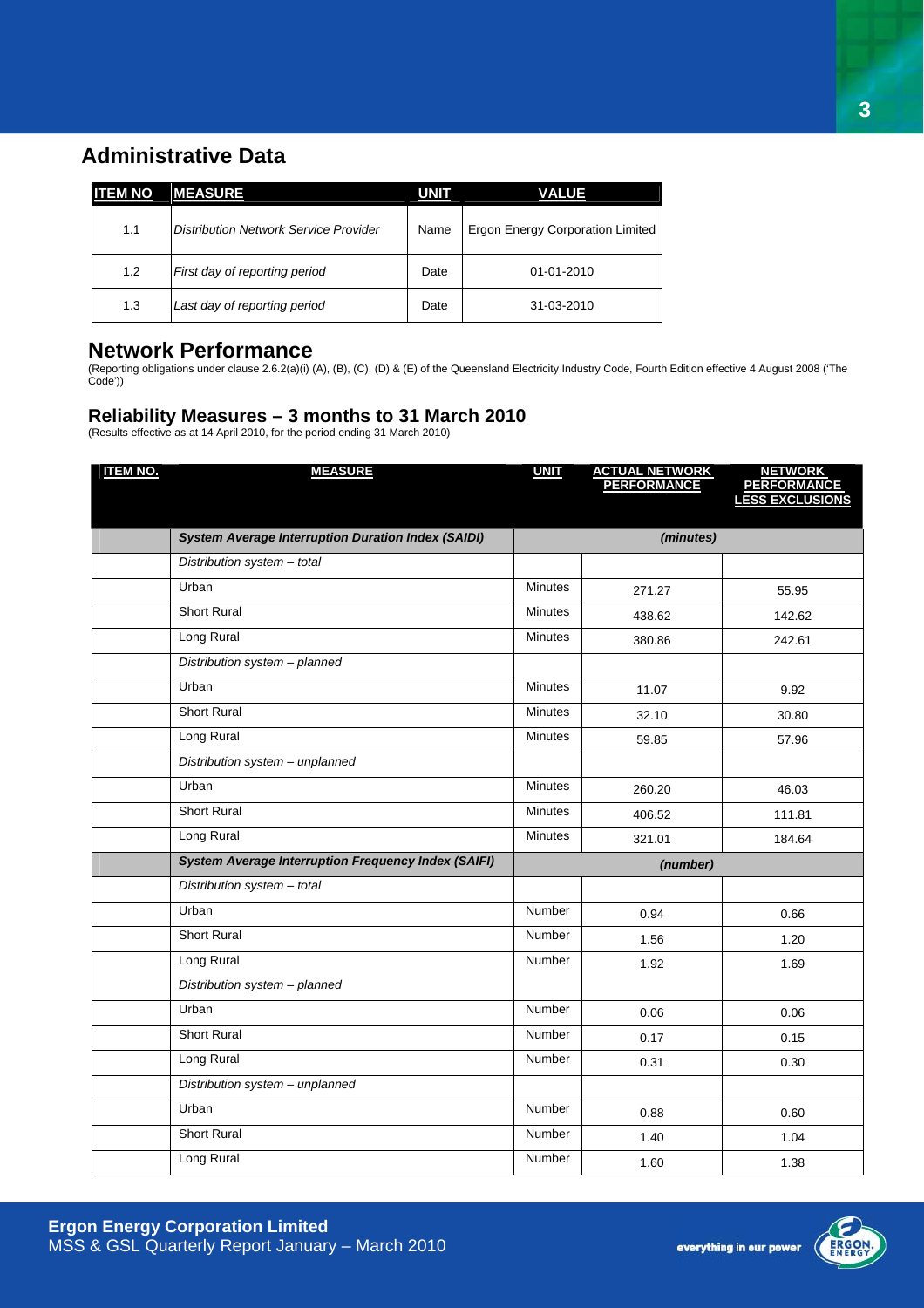#### **Reliability Measures – Financial Year to Date (1 July 2009 to 31 March 2010)**

(Results effective as at 14 April 2010, for the period ending 31 March 2010)

| <b>ITEM NO.</b> | <b>MEASURE</b>                                             | <b>UNIT</b>    | <b>ACTUAL NETWORK<br/>PERFORMANCE</b> | <b>NETWORK</b><br><b>PERFORMANCE</b><br><b>LESS EXCLUSIONS</b> |
|-----------------|------------------------------------------------------------|----------------|---------------------------------------|----------------------------------------------------------------|
|                 | <b>System Average Interruption Duration Index (SAIDI)</b>  |                | (minutes)                             |                                                                |
|                 | Distribution system - total                                |                |                                       |                                                                |
|                 | Urban                                                      | <b>Minutes</b> | 417.91                                | 194.52                                                         |
|                 | <b>Short Rural</b>                                         | <b>Minutes</b> | 740.68                                | 439.95                                                         |
|                 | Long Rural                                                 | <b>Minutes</b> | 1,002.62                              | 851.00                                                         |
|                 | Distribution system - planned                              |                |                                       |                                                                |
|                 | Urban                                                      | <b>Minutes</b> | 69.10                                 | 67.94                                                          |
|                 | <b>Short Rural</b>                                         | <b>Minutes</b> | 161.78                                | 160.48                                                         |
|                 | Long Rural                                                 | <b>Minutes</b> | 267.87                                | 265.98                                                         |
|                 | Distribution system - unplanned                            |                |                                       |                                                                |
|                 | Urban                                                      | <b>Minutes</b> | 348.81                                | 126.58                                                         |
|                 | <b>Short Rural</b>                                         | <b>Minutes</b> | 578.90                                | 279.47                                                         |
|                 | Long Rural                                                 | <b>Minutes</b> | 734.75                                | 585.02                                                         |
|                 | <b>System Average Interruption Frequency Index (SAIFI)</b> |                | (number)                              |                                                                |
|                 | Distribution system - total                                |                |                                       |                                                                |
|                 | Urban                                                      | <b>Number</b>  | 2.29                                  | 1.94                                                           |
|                 | <b>Short Rural</b>                                         | <b>Number</b>  | 4.07                                  | 3.64                                                           |
|                 | Long Rural                                                 | Number         | 6.46                                  | 6.12                                                           |
|                 | Distribution system - planned                              |                |                                       |                                                                |
|                 | Urban                                                      | <b>Number</b>  | 0.38                                  | 0.37                                                           |
|                 | <b>Short Rural</b>                                         | Number         | 0.77                                  | 0.76                                                           |
|                 | Long Rural                                                 | <b>Number</b>  | 1.39                                  | 1.38                                                           |
|                 | Distribution system - unplanned                            |                |                                       |                                                                |
|                 | Urban                                                      | <b>Number</b>  | 1.91                                  | 1.57                                                           |
|                 | Short Rural                                                | <b>Number</b>  | 3.30                                  | 2.89                                                           |
|                 | Long Rural                                                 | Number         | 5.07                                  | 4.75                                                           |

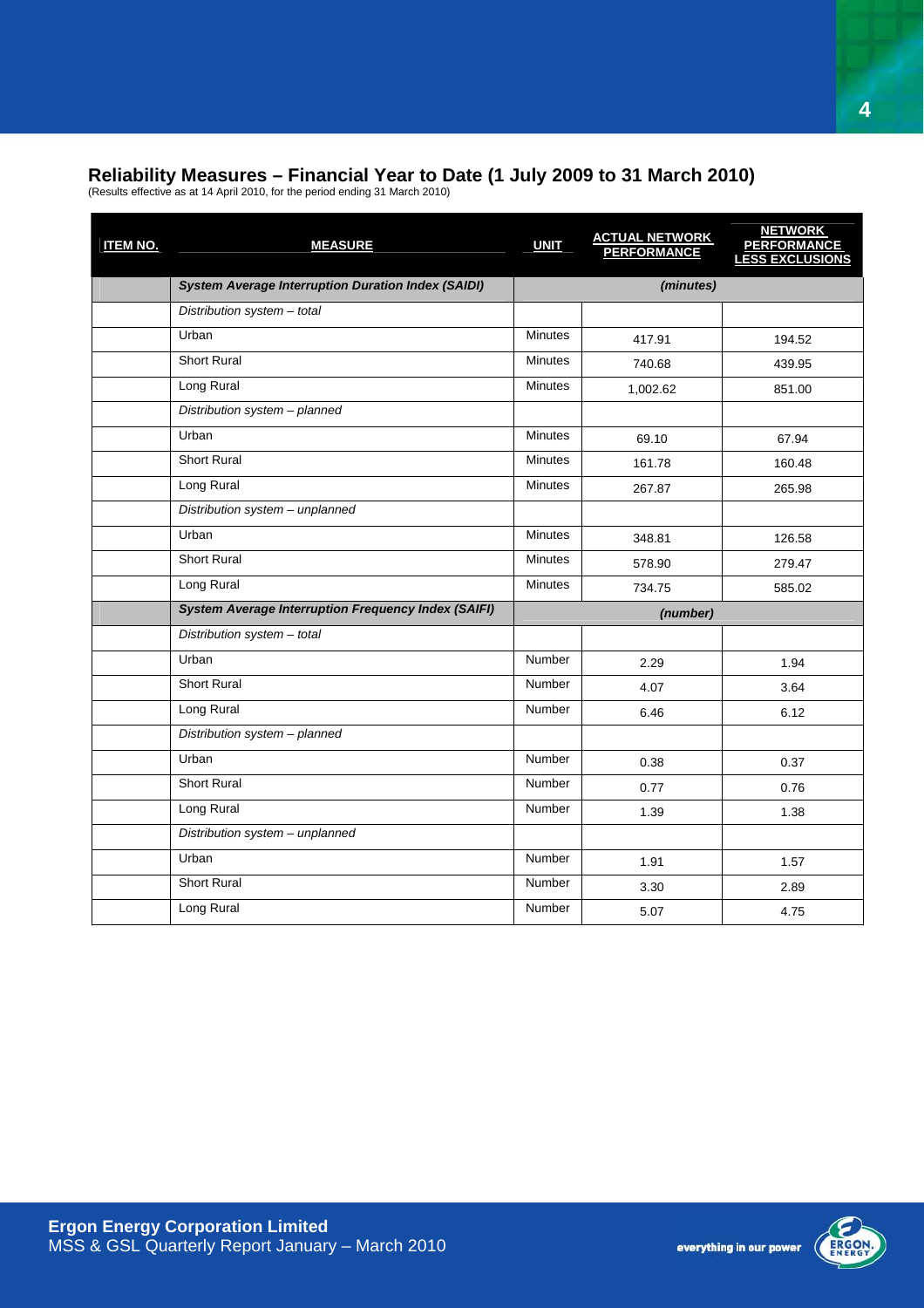#### **Details of Interruptions Excluded - 3 Months to 31 March 2010**

(Results effective as at 14 April 2010, for the period ending 31 March 2010)

|                                                                                                                                                                                                                                 | Urban  | <b>SR</b> | <b>LR</b> |
|---------------------------------------------------------------------------------------------------------------------------------------------------------------------------------------------------------------------------------|--------|-----------|-----------|
| <b>System Average Interruption Duration Index (SAIDI)</b>                                                                                                                                                                       |        | (minutes) |           |
| (a) an interruption of a duration of one minute or less;                                                                                                                                                                        | 0.00   | 0.00      | 0.00      |
| (b) an interruption resulting from:                                                                                                                                                                                             |        |           |           |
| (i) load shedding due to a shortfall in generation; $1$                                                                                                                                                                         | 0.00   | 0.00      | 0.00      |
| (ii) a direction by NEMMCO, a system operator or any other<br>body exercising a similar function under the Electricity Act,<br>National Electricity Code or National Electricity Law;                                           | 0.00   | 0.00      | 0.00      |
| (iii) automatic shedding of load under the control of under<br>frequency relays following the occurrence of a power system<br>under-frequency condition described in the power system<br>security and reliability standards; or | 0.00   | 0.00      | 0.00      |
| (iv) a failure of the shared transmission grid; or                                                                                                                                                                              | 2.40   | 2.22      | 3.57      |
| (v) a direction by a police officer or another authorised person<br>exercising powers in relation to public safety;                                                                                                             | 0.00   | 0.61      | 3.39      |
| (c) any interruption to the supply of electricity on a distribution<br>entity's supply network which commences on a major event day;<br>and                                                                                     | 212.29 | 291.52    | 128.69    |
| (d) an interruption caused by a customer's electrical installation or<br>failure of that electrical installation.                                                                                                               | 0.64   | 1.66      | 2.61      |
| <b>Total SAIDI for all Exclusion Events</b>                                                                                                                                                                                     | 215.33 | 296.01    | 138.26    |
|                                                                                                                                                                                                                                 |        |           |           |
|                                                                                                                                                                                                                                 |        |           |           |
| <b>System Average Interruption Frequency Index (SAIFI)</b>                                                                                                                                                                      |        | (number)  |           |
| (a) an interruption of a duration of one minute or less;                                                                                                                                                                        | 0.00   | 0.00      | 0.00      |
| (b) an interruption resulting from:<br>(i) load shedding due to a shortfall in generation;                                                                                                                                      | 0.00   | 0.00      | 0.00      |
| (ii) a direction by NEMMCO, a system operator or any other<br>body exercising a similar function under the Electricity Act,<br>National Electricity Code or National Electricity Law;                                           | 0.00   | 0.00      | 0.00      |
| (iii) automatic shedding of load under the control of under<br>frequency relays following the occurrence of a power system<br>under-frequency condition described in the power system<br>security and reliability standards; or | 0.00   | 0.00      | 0.00      |
| (iv) a failure of the shared transmission grid; or                                                                                                                                                                              | 0.05   | 0.07      | 0.06      |
| (v) a direction by a police officer or another authorised person<br>exercising powers in relation to public safety;                                                                                                             | 0.00   | 0.00      | 0.00      |
| (c) any interruption to the supply of electricity on a distribution<br>entity's supply network which commences on a major event day;<br>and                                                                                     | 0.23   | 0.29      | 0.16      |
| (d) an interruption caused by a customer's electrical installation or<br>failure of that electrical installation.                                                                                                               | 0.01   | 0.01      | 0.01      |

Note: Ergon Energy does not currently record momentary (<1 minute) outages.

 $\overline{a}$ 

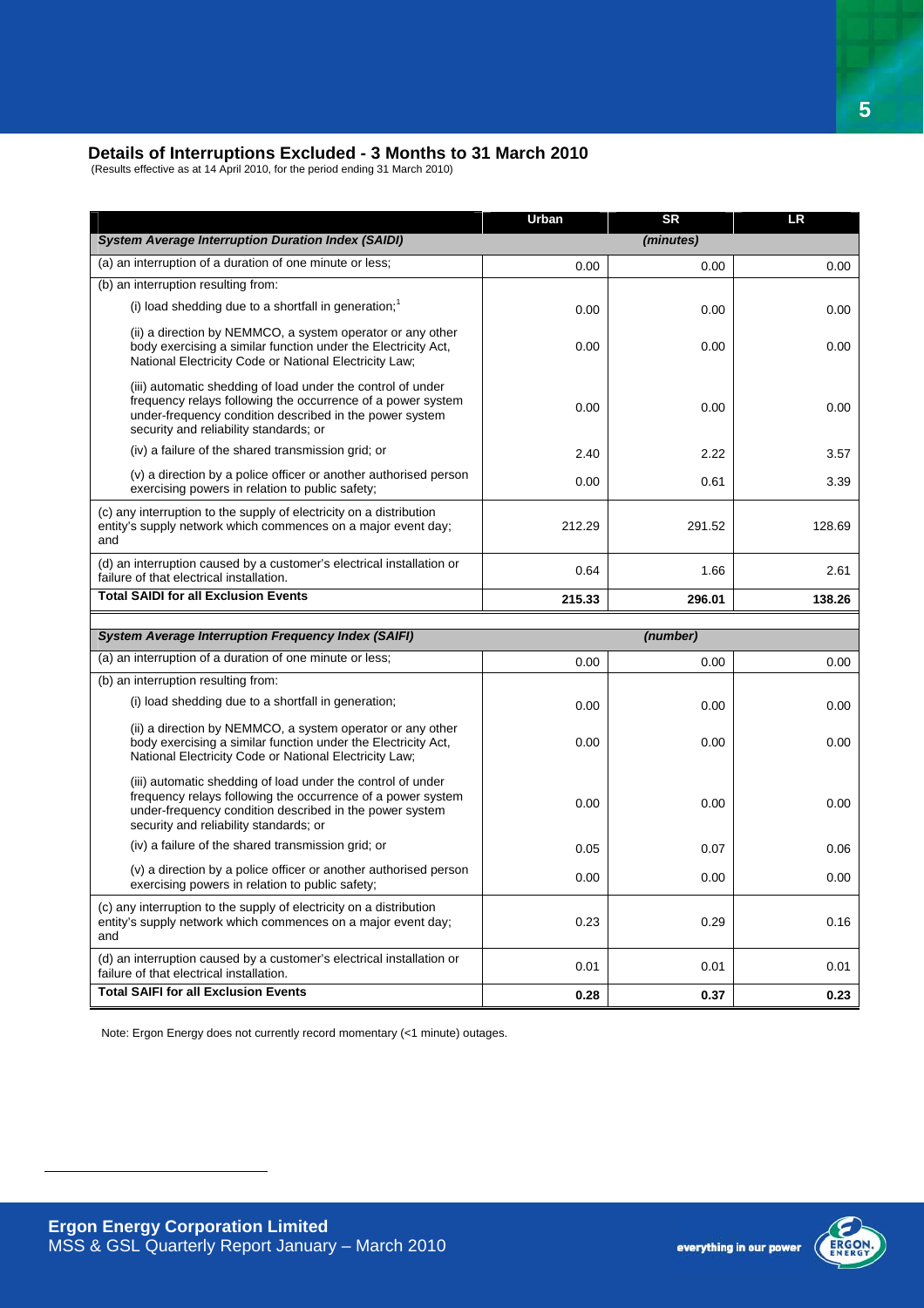#### **Details of Interruptions Excluded for the Financial Year to Date (1 July 2009 to 31 March 2010)**

(Results effective as at 14 April 2010, for the period ending 31 March 2010)

|                                                                                                                                                                                                                                 | Urban  | <b>SR</b> | LR     |
|---------------------------------------------------------------------------------------------------------------------------------------------------------------------------------------------------------------------------------|--------|-----------|--------|
| <b>System Average Interruption Duration Index (SAIDI)</b>                                                                                                                                                                       |        | (minutes) |        |
| (a) an interruption of a duration of one minute or less;                                                                                                                                                                        | 0.00   | 0.00      | 0.00   |
| (b) an interruption resulting from:                                                                                                                                                                                             |        |           |        |
| (i) load shedding due to a shortfall in generation;                                                                                                                                                                             | 6.95   | 2.58      | 9.52   |
| (ii) a direction by NEMMCO, a system operator or any other<br>body exercising a similar function under the Electricity Act,<br>National Electricity Code or National Electricity Law;                                           | 0.00   | 0.00      | 0.00   |
| (iii) automatic shedding of load under the control of under<br>frequency relays following the occurrence of a power system<br>under-frequency condition described in the power system<br>security and reliability standards; or | 0.00   | 0.00      | 0.00   |
| (iv) a failure of the shared transmission grid; or                                                                                                                                                                              | 2.47   | 2.60      | 4.13   |
| (v) a direction by a police officer or another authorised person<br>exercising powers in relation to public safety;                                                                                                             | 0.00   | 0.61      | 3.39   |
| (c) any interruption to the supply of electricity on a distribution<br>entity's supply network which commences on a major event day;<br>and                                                                                     | 212.29 | 291.52    | 128.69 |
| (d) an interruption caused by a customer's electrical installation or<br>failure of that electrical installation.                                                                                                               | 1.68   | 3.41      | 5.89   |
| <b>Total SAIDI for all Exclusion Events</b>                                                                                                                                                                                     | 223.38 | 300.72    | 151.62 |
| <b>System Average Interruption Frequency Index (SAIFI)</b>                                                                                                                                                                      |        | (number)  |        |
| (a) an interruption of a duration of one minute or less;                                                                                                                                                                        | 0.00   | 0.00      | 0.00   |
| (b) an interruption resulting from:                                                                                                                                                                                             |        |           |        |
| (i) load shedding due to a shortfall in generation;                                                                                                                                                                             | 0.03   | 0.02      | 0.04   |
| (ii) a direction by NEMMCO, a system operator or any other<br>body exercising a similar function under the Electricity Act,<br>National Electricity Code or National Electricity Law;                                           | 0.00   | 0.00      | 0.00   |
| (iii) automatic shedding of load under the control of under<br>frequency relays following the occurrence of a power system<br>under-frequency condition described in the power system<br>security and reliability standards; or | 0.00   | 0.00      | 0.00   |
| (iv) a failure of the shared transmission grid; or                                                                                                                                                                              | 0.06   | 0.10      | 0.12   |
| (v) a direction by a police officer or another authorised person<br>exercising powers in relation to public safety;                                                                                                             | 0.00   | 0.00      | 0.00   |
| (c) any interruption to the supply of electricity on a distribution<br>entity's supply network which commences on a major event day;<br>and                                                                                     | 0.23   | 0.29      | 0.16   |
| (d) an interruption caused by a customer's electrical installation or<br>failure of that electrical installation.                                                                                                               | 0.02   | 0.02      | 0.02   |
| <b>Total SAIFI for all Exclusion Events</b>                                                                                                                                                                                     | 0.34   | 0.42      | 0.34   |

Note: Ergon Energy does not currently record momentary (<1 minute) outages.

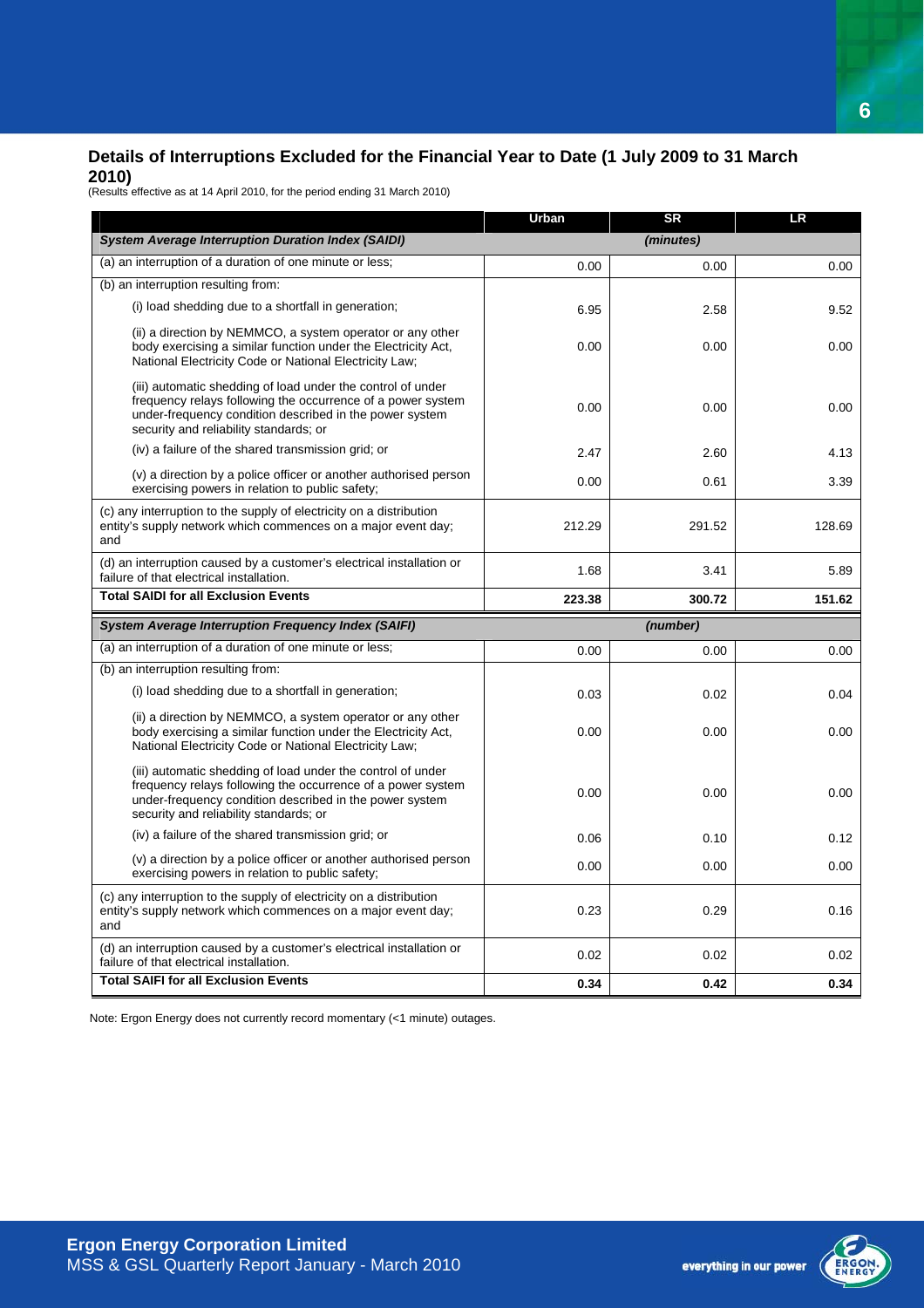#### **Description of any major event days**

During the March 2010 quarter heavy rains and serious floods affected a large geographical area of Ergon Energy's service area and Tropical Cyclone Ului caused major damage when it crossed the central Queensland coast as a category three system that brought gale force winds to the Mackay and Whitsundays region in March. A record seven Major Event Days (MED) were registered during the quarter using the 2.5 beta exclusion event method which classifies a MED to be any day with a daily SAIDI value greater than the 2009-10 MED Threshold (TMED) of 7.49 system minutes. The MEDs occurred on 30<sup>th</sup> January and the  $2^{nd}$ ,  $5^{th}$ ,  $20^{th}$ ,  $21^{st}$ ,  $22^{nd}$ , and  $23^{rd}$  of March.

#### **Explanation of reasons for exceeding minimum service standards and proposals to improve performance**

During the March 2010 quarter, the reinstatement of live line work practices including the completion of staff training in November 2009, saw Ergon Energy's planned outage performance continue to improve when compared to the preceding December 2009 quarter. The unplanned performance for the March 2010 quarter for all three feeder categories showed considerable improvement compared to the March 2009 quarter reflecting the improved network resilience and effectiveness of the Summer Preparedness Plan. Some planned works were deferred during the March quarter in response to weather related events.

Despite the pleasing improvement on planned and unplanned quarterly performance, the overall reliability YTD performance (both SAIDI and SAIFI) for the three feeder categories remain adversely impacted from the large volume of planned and unplanned outages in the first quarter of 2009/10 which resulted from the safety initiated suspension of the Live Line works and operational limits on Air Break Switches. The YTD results, combined with the expectation that performance for the remaining quarter of the year and beyond will be impacted by a recent ban on substation Air Break Switches and Tropical Cyclone Ului remediation works, pose a significant challenge to Ergon Energy meeting its MSS requirements for the year to 30 June 2010. It is anticipated that Ergon Energy will be unfavourable to at least four of its six MSS limits for the 2009-10 year end, with SAIDI for the Urban and Short Rural feeder categories, and SAIFI for the Urban feeder category already above or nearing their respective year end MSS limits.



everything in our power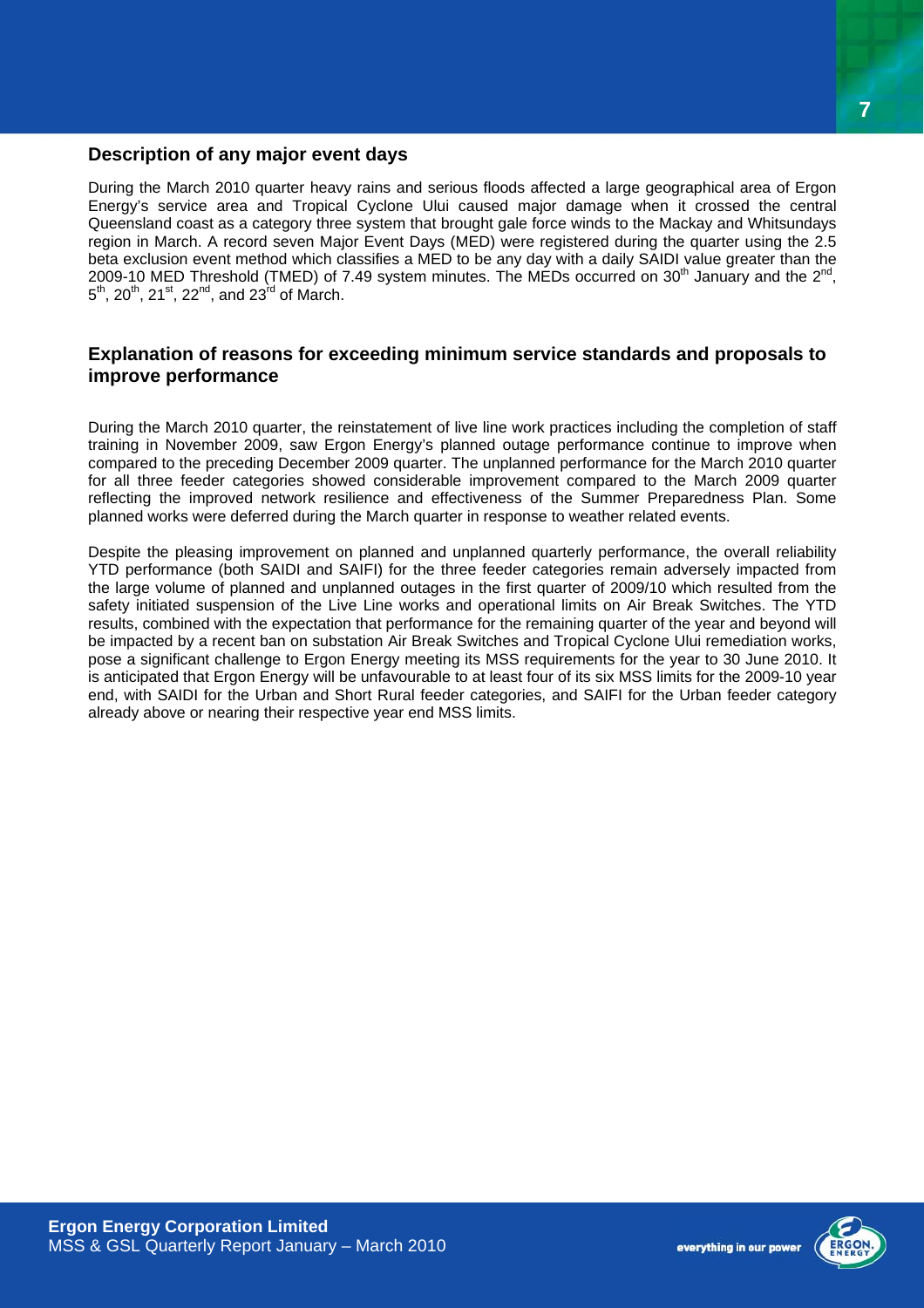#### **SAIDI and SAIFI Run Rate Graphs for the Financial Year to Date**

(Results effective as at 7 April 2010, for the period ending 31 March 2010)



| <b>Feeder Type</b> | <b>SAIDI</b><br><b>Network</b><br><b>Performance</b><br>less MSS<br>exclusions<br>(Actual) | <b>SAIDI MSS</b><br><b>Run Rate</b><br>Limits |
|--------------------|--------------------------------------------------------------------------------------------|-----------------------------------------------|
| Urban (UR)         | 195                                                                                        | 122                                           |
| Short Rural (SR)   | 441                                                                                        | 345                                           |
| Long Rural (LR)    | 854                                                                                        | 821                                           |



| <b>Feeder Type</b> | <b>SAIFI</b><br><b>Network</b><br><b>Performance</b><br>less MSS<br>exclusions<br>(Actual) | <b>SAIFI MSS</b><br><b>Run Rate</b><br>Limits |
|--------------------|--------------------------------------------------------------------------------------------|-----------------------------------------------|
| Urban (UR)         | 1.94                                                                                       | 1.64                                          |
| Short Rural (SR)   | 3.64                                                                                       | 3.26                                          |
| Long Rural (LR)    | 6.12                                                                                       | 6.15                                          |

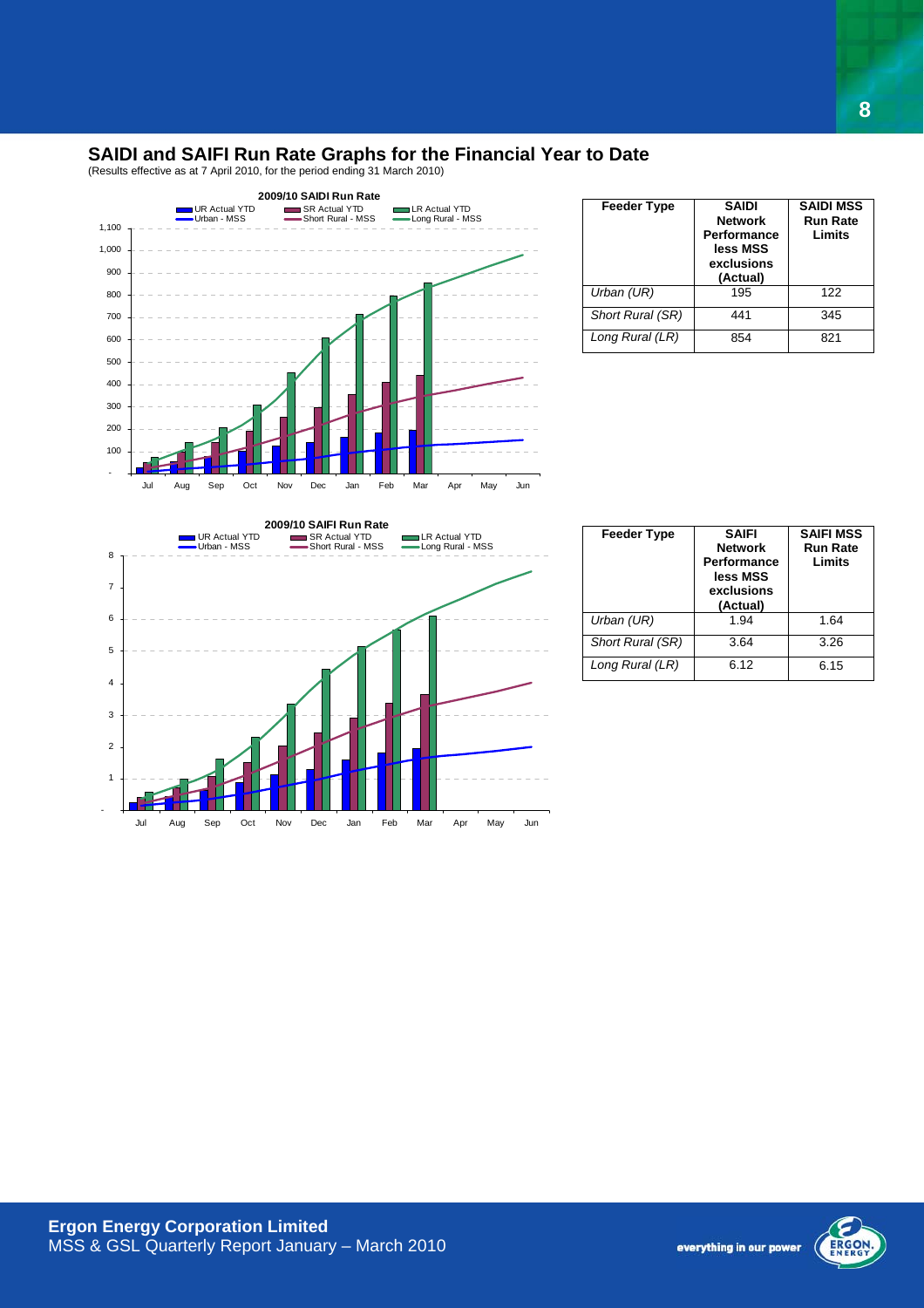#### **Guaranteed Service Levels (GSLs)**

(Reporting obligations under clause 2.6.2(a)(ii) (A), (B) & (C) of The Code)

#### **GSL Claims Breakdown for the Quarter and Financial Year to Date (1 January 2010 to 31 March 2010)<sup>2</sup>**

|                               | January 2010 to March 2010               |                                                 |                                                         |                       | <b>Financial Year to Date</b>            |                                                        |                                                         |                       |
|-------------------------------|------------------------------------------|-------------------------------------------------|---------------------------------------------------------|-----------------------|------------------------------------------|--------------------------------------------------------|---------------------------------------------------------|-----------------------|
| <b>Type of GSL</b>            | No. of<br><b>Claims</b><br><b>Raised</b> | No. of<br><b>Claims</b><br>Accepted<br>and Paid | No. of<br><b>Claims</b><br>Investigated<br>and Not Paid | <b>Amount</b><br>Paid | No. of<br><b>Claims</b><br><b>Raised</b> | No. of<br><b>Claims</b><br><b>Accepted</b><br>and Paid | No. of<br><b>Claims</b><br>Investigated<br>and Not Paid | <b>Amount</b><br>Paid |
| Planned Interruption (Bus)    | 6                                        | 6                                               | 0                                                       | \$300                 | 33                                       | 19                                                     | 14                                                      | \$950                 |
| Planned Interruption (Res)    | 54                                       | 52                                              | 2                                                       | \$1,040               | 315                                      | 237                                                    | 78                                                      | \$4,740               |
| Connection                    | 20                                       | 13                                              | 7                                                       | \$1,480               | 78                                       | 55                                                     | 23                                                      | \$5,410               |
| <b>Wrongful Disconnection</b> | 61                                       | 52                                              | 9                                                       | \$5,200               | 238                                      | 178                                                    | 60                                                      | \$17,800              |
| Reconnection                  | 15                                       | 9                                               | 6                                                       | \$440                 | 33                                       | 20                                                     | 13                                                      | \$920                 |
| Hot Water Supply              |                                          | 0                                               |                                                         | \$120                 |                                          |                                                        | 6                                                       | \$320                 |
| Appointments                  | 16                                       | 14                                              | 2                                                       | \$560                 | 36                                       | 28                                                     | 8                                                       | \$1,120               |
| Reliability - Frequency       | 6                                        | 0                                               | 6                                                       | \$0                   | 26                                       |                                                        | 25                                                      | \$80                  |
| Reliability - Duration        | 79                                       | 25                                              | 54                                                      | \$2,000               | 101                                      | 31                                                     | 70                                                      | \$2.480               |
| <b>Total</b>                  | 258                                      | 171                                             | 87                                                      | \$11,140              | 867                                      | 570                                                    | 297                                                     | \$33,820              |

During the March quarter there were 25 reliability GSL claims which were related to increased storm activity such as Tropical Cyclone Olga and Neville. The claims for reliability GSL's are low as a customer's eligibility to claim is based on a cumulative number of interruptions exceeding the *Electricity Industry Code* annual threshold by feeder type.

#### **Explanation for Rejection of GSL Claims - 3 months to 31 March 2010**

Ergon Energy rejected 87 GSL claims during the March 2010 quarter. Of these, 69 related to GSL claims made by customers. The remaining 18 GSL claims rejected related to GSL claims automatically identified and raised for investigation by Ergon Energy which were subsequently assessed and rejected. Reasons for rejection of each of these GSL claims are summarised below:

- 5 Customer Connection
	- 1 x customer did not provide access
	- 1 x large customer not eligible
	- 1 x incorrectly entered into the system
	- 1 x connected within time allowances
	- 1 x customer contacted to advise of delay agreed to new time
- 9 Wrongful Disconnection
	- 1 x main switch turned off by third party
	- 2 x customer disconnected for debt payment arrangements not kept
	- 2 x customer did not make application on property
	- 1 x customer was not disconnected (does not meet GSL requirements)
	- 3 x incorrectly entered into system (another claim raised and paid)

 $\overline{a}$ 



**Definitions / Notes:** 

<sup>&</sup>lt;sup>2</sup> Figures reported include both GSL claims made / raised by customers and GSL claims automatically identified and raised for investigation and payment by Ergon Energy (as per clause 2.5.11(a) of the *Electricity Industry Code*).

The Number of Claims Investigated and Not Paid reflect claims raised for investigation, which are subsequently found not to be valid GSL claims as per requirements under the *Electricity Industry Code* (rejected GSLs). Rejected GSLs can arise from both customer initiated GSL claims and corporate initiated GSL claims. Refer to the "Explanation for Rejection of GSL Claims" for further details on rejected GSL claims.